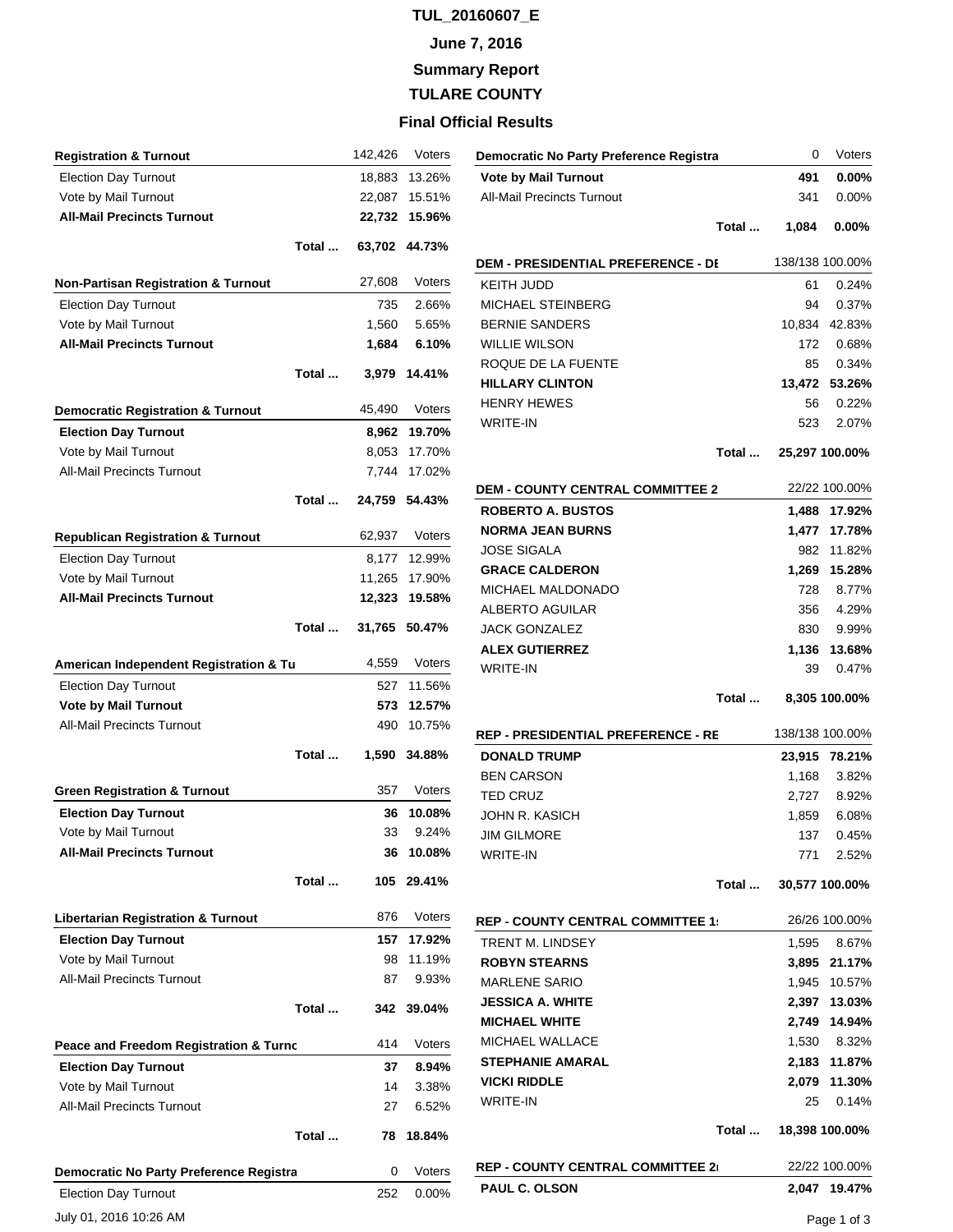### **TUL\_20160607\_E**

### **June 7, 2016**

**Summary Report**

**TULARE COUNTY**

#### **Final Official Results**

| <b>REP - COUNTY CENTRAL COMMITTEE 21</b>         | 22/22 100.00%         |                    |
|--------------------------------------------------|-----------------------|--------------------|
| <b>CONNIE CONWAY</b>                             |                       | 4,241 40.33%       |
| <b>MICHELE MOORE</b>                             |                       | 797 7.58%          |
| <b>LAURA L. GADKE</b>                            |                       | 1,809 17.20%       |
| <b>ANTHONY RATEKIN</b>                           |                       | 1,592 15.14%       |
| <b>WRITE-IN</b>                                  | 29                    | 0.28%              |
| Total                                            |                       | 10,515 100.00%     |
|                                                  |                       |                    |
| REP - COUNTY CENTRAL COMMITTEE 3⊨                |                       | 33/33 100.00%      |
| <b>CHRIS TELFER</b>                              |                       | 4,966 16.95%       |
| <b>STEPHEN TOOTLE</b>                            |                       | 4,580 15.63%       |
| <b>MARY IEDITH THOMASON</b>                      |                       | 1,922 6.56%        |
| <b>TRAVIS TAYLOR</b>                             |                       | 3,918 13.37%       |
| <b>RUTH SEESER</b>                               |                       | 2,374 8.10%        |
| <b>TOM WRIGHT</b>                                |                       | 4,751 16.21%       |
| <b>MARIANN HEDSTROM</b>                          |                       | 4,347 14.83%       |
| <b>PAULA MUELLER</b>                             |                       | 2,386 8.14%        |
| <b>WRITE-IN</b>                                  |                       | 61 0.21%           |
|                                                  | Total  29,305 100.00% |                    |
|                                                  |                       |                    |
| AIP - PRESIDENTIAL PREFERENCE - AM               |                       | 138/138 100.00%    |
| ROBERT ORNELAS                                   | 68                    | 6.62%              |
| <b>ALAN SPEARS</b>                               |                       | 65 6.33%           |
| <b>WILEY DRAKE</b>                               | 38                    | 3.70%              |
| <b>JAMES HEDGES</b>                              |                       | 27 2.63%           |
|                                                  |                       |                    |
| <b>THOMAS HOEFLING</b>                           | 63                    | 6.13%              |
| <b>ARTHUR HARRIS</b>                             |                       | 64 6.23%           |
| J.R. MYERS                                       | 81                    | 7.89%              |
| <b>WRITE-IN</b>                                  | 621                   | 60.47%             |
| Total                                            |                       | 1,027 100.00%      |
|                                                  |                       | 138/138 100.00%    |
| <b>GRN - PRESIDENTIAL PREFERENCE - GI</b>        |                       |                    |
| <b>JILL STEIN</b>                                |                       | 49 55.68%          |
| DARRYL CHERNEY                                   |                       | 4 4.55%            |
| <b>WILLIAM KREML</b>                             | 3                     | 3.41%              |
| <b>KENT MESPLAY</b><br>SEDINAM MOYOWASIFSA-CURRY |                       | 3 3.41%<br>2 2.27% |
| <b>WRITE-IN</b>                                  |                       | 27 30.68%          |
| Total                                            |                       | 88 100.00%         |
|                                                  |                       |                    |
| <b>LIB - PRESIDENTIAL PREFERENCE - LIB</b>       |                       | 138/138 100.00%    |
| <b>GARY JOHNSON</b>                              |                       | 121 42.91%         |
| <b>MARC FELDMAN</b>                              | 11                    | 3.90%              |
| RHETT WHITE FEATHER SMITH                        | 10 -                  | 3.55%              |
| <b>JOY WAYMIRE</b>                               | 6.                    | 2.13%              |
| <b>STEVE KERBEL</b>                              | 2                     | 0.71%              |
| JOHN HALE                                        | 4                     | 1.42%              |
| <b>JOHN MCAFEE</b>                               | 20                    | 7.09%              |
| <b>CECIL INCE</b>                                | 4                     | 1.42%              |
| AUSTIN PETERSEN<br>DARRYL W. PERRY               | 11                    | 3.90%<br>1.42%     |

| LIB - PRESIDENTIAL PREFERENCE - LIB        |       | 138/138 100.00% |                |
|--------------------------------------------|-------|-----------------|----------------|
| <b>DERRICK M. REID</b>                     |       | 3               | 1.06%          |
| JACK ROBINSON, JR.                         |       | 4               | 1.42%          |
| <b>WRITE-IN</b>                            |       |                 | 82 29.08%      |
|                                            | Total |                 | 282 100.00%    |
| <b>P-F - PRESIDENTIAL PREFERENCE - PE/</b> |       | 138/138 100.00% |                |
| <b>GLORIA ESTELA LA RIVA</b>               |       | 16              | 29.63%         |
| LYNN S. KAHN                               |       | 10              | 18.52%         |
| <b>MONICA MOOREHEAD</b>                    |       | 8               | 14.81%         |
| <b>WRITE-IN</b>                            |       | 20              | 37.04%         |
|                                            |       |                 |                |
|                                            | Total |                 | 54 100.00%     |
| <b>US SENATOR</b>                          |       | 138/138 100.00% |                |
| <b>GEORGE C. YANG</b>                      |       | 2,259           | 4.18%          |
| JERRY J. LAWS                              |       | 927             | 1.72%          |
| <b>GAIL K. LIGHTFOOT</b>                   |       | 1,061           | 1.96%          |
| <b>MIKE BEITIKS</b>                        |       | 244             | 0.45%          |
| PAMELA ELIZONDO                            |       | 780             | 1.44%          |
| <b>SCOTT A. VINEBERG</b>                   |       | 72              | 0.13%          |
| <b>STEVE STOKES</b>                        |       | 1,454           | 2.69%          |
| DUF SUNDHEIM                               |       | 6,876           | 12.73%         |
| LING LING SHI                              |       | 139             | 0.26%          |
| <b>LORETTA L. SANCHEZ</b>                  |       | 9,101           | 16.86%         |
| PHIL WYMAN                                 |       | 6,053           | 11.21%         |
| <b>JARRELL WILLIAMSON</b>                  |       | 407             | 0.75%          |
| THOMAS G. DEL BECCARO                      |       | 2,049           | 3.79%          |
| <b>RON UNZ</b>                             |       | 492             | 0.91%          |
| <b>GREG CONLON</b>                         |       | 2,234           | 4.14%          |
| <b>JASON KRAUS</b>                         |       | 118             | 0.22%          |
| <b>DON KRAMPE</b>                          |       | 652             | 1.21%          |
| <b>MARK MATTHEW HERD</b>                   |       | 153             | 0.28%          |
| VON HOUGO                                  |       | 419             | 0.78%          |
| <b>JASON HANANIA</b>                       |       | 80              | 0.15%          |
| KAMALA D. HARRIS                           |       | 8,134           | 15.06%         |
| <b>GAR MYERS</b>                           |       | 33              | $0.06\%$       |
| <b>PAUL MERRITT</b>                        |       | 196             | 0.36%          |
| <b>MASSIE MUNROE</b>                       |       | 371             | 0.69%          |
| ELEANOR GARCÍA                             |       | 367             | 0.68%          |
| TIM GILDERSLEEVE                           |       | 283             | 0.52%          |
| <b>CLIVE GREY</b>                          |       | 583             | 1.08%          |
| DON J. GRUNDMANN                           |       | 211             | 0.39%          |
| PRESIDENT CRISTINA GRAPPO                  |       | 1,558           | 2.89%          |
| <b>HERBERT G. PETERS</b>                   |       | 619             | 1.15%          |
| <b>TOM PALZER</b>                          |       | 2,829           | 5.24%          |
| JOHN THOMPSON PARKER                       |       | 434             | 0.80%          |
| <b>KAREN ROSEBERRY</b>                     |       | 2,277           | 4.22%          |
| <b>EMORY RODGERS</b>                       |       | 391             | 0.72%          |
| <b>WRITE-IN</b>                            |       | 139             | 0.26%          |
|                                            | Total |                 | 53,995 100.00% |